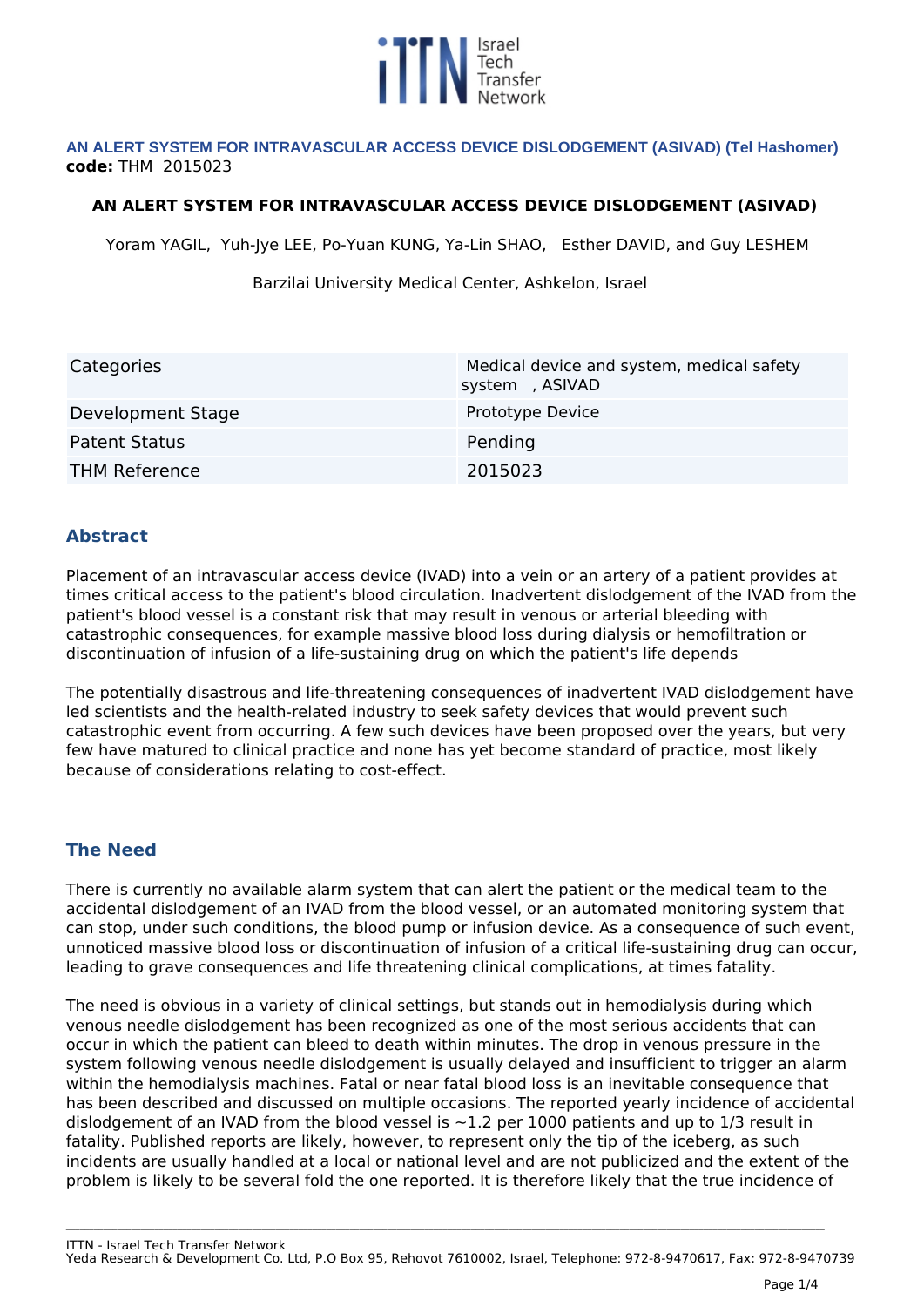

*accidental access dislodgement is ten-fold higher than that reported, i.e. 1.2 cases per year per 100 patients. The magnitude and importance of the problem in hemodialysis is in fact such that the American Nephrology Nurses' Association resorted to setting up a special project workgroup that recognized the magnitude and the importance of the problem and that came up with 12 recommendations how to minimize the risks of accidental dislodgement of an IVAD. Recommendation 12 consists of the statement that "additional protection can be provided by devices intended to detect blood loss from the needle site to the environment". The problem raises an urgent need for an engineered solution. Requirements for such a solution include: reliable detection of needle position, a useful alarm, and feedback to stop the blood pump. Our device addresses all three needs and provides a superior solution to that recommended by American Nephrology Nurses' Association in that it comes to detect the actual dislodgement of the IVAD from the blood vessel, which antecedes and prevents actual blood loss.*

*The incidence of IVAD dislodgement in plasmapheresis, or in any of the other applications of the device we are proposing, is largely unknown and its impact has not been addressed or evaluated by health authorities, even though its potentially catastrophic sequelae are not less than in hemodialysis.* 

# **The Technology**

*Our technology (ASIVAD) provides an alert system for continuous or periodic monitoring of the proper placement of the IVAD and for immediate detection and alerting in case of dislodgement and automated interruption of the blood pump or infusion device.*

*The novel technology and product is simple to implement and use in any clinical setup, inexpensive, and provides the perfect solution (ASIVAD) to the problem of inadvertent IVAD dislodgement.*

*Our platform technology can be applied in a large spectrum of medical conditions in which such event can lead to an immediate life-threatening situation:* 

# **The Product**

*We provide hereby a simple system and device, inexpensive, and straightforward technological solution (ASIVAD) to the problem of inadvertent IVAD dislodgement that can be applied, with very few modifications, to a large spectrum of medical conditions in which such event can lead to an immediate life-threatening situation. The simple design of the device, its widespread applicability and its low cost should render it highly attractive to the health industry that places "safety first".*

# **Applications**

*Hemodialysis* is the immediate application of the alarm system. During hemodialysis, two large *gauge needle are inserted into the patient's vascular access (e.g. shunt or fistula) in order to draw blood from the patient (arterial side), and to return to the "purified" blood (venous side). Both needles, after being inserted through the skin into the vascular access, are secured and fixed onto the patient's skin with medical tape. Duration of dialysis averages 3-4 hours, during which the patient tends to randomly move, putting the needles at risk of being inadvertently pulled out of the vascular shunt, resulting in major bleed and blood loss. When the needle on the "venous side" is inadvertently pulled out, the results might be catastrophic, as blood continues to be pumped out at a fast rate of 300-400 ml/min, and instead of being returned into the patient's circulation, flows freely and unnoticed on the patient's clothing or floor. Dialysis machines do not offer any early alarm or fail-safe system for such scenario.*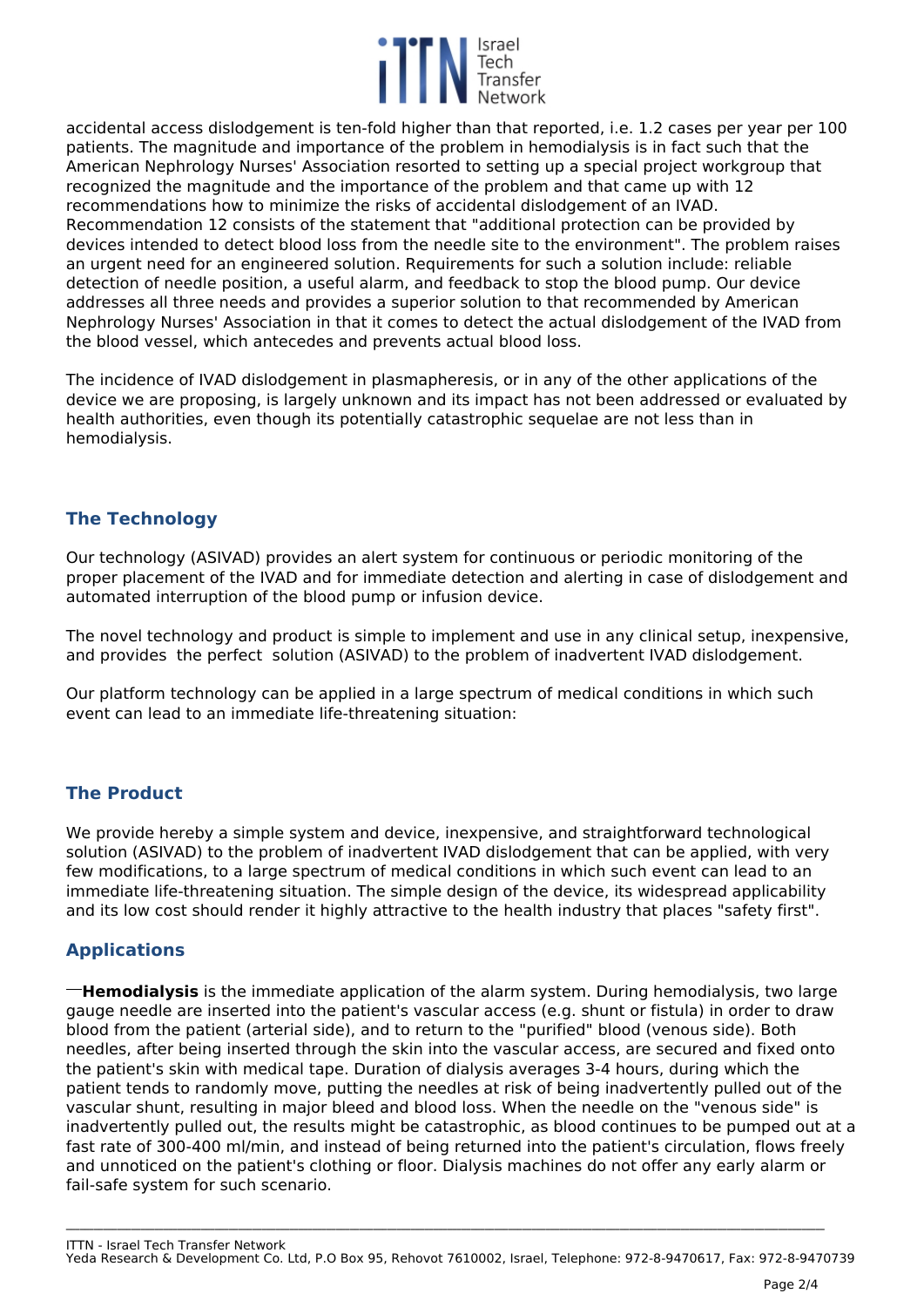

**Plasmapheresis** *is the another condition requiring high blood flow through an extra-corporal device and dual IVAD. Accidental unnoticed dislodging of the intravenous access through which blood is withdrawn for plasmapheresis, or of the needle through which blood is returned to the patient, may result in excessive and life endangering blood loss.* 

**Intravenous infusion of a life sustaining drug**: For example, a patient in the intensive care *setup in septic shock who is hypotensive is being infused noradrenaline to sustain systemic arterial pressure. Accidental but unnoticed dislodging of the IVAD may result in interrupted delivery of nor-adrenaline to the patient and catastrophic consequences.*

**Infusion of essential fluids, nutrition or drugs to neonates***, where accidental displodging of the needle could prevent administration of essential life-sustaining components.*

*This alert system can also be applied to any other clinical condition during which fluids or drugs need to be infused intravenously, and accidental unnoticed dislodgement of the vascular access prevents the intended fluid or drug delivery.* 

*Our innovated technology and product, its widespread applicability and its low cost should render it highly attractive to the health industry that places "safety first".*

# **The Market**

**Dialysis** *Over 2 million people worldwide currently are treated with dialysis. More than 80% of all patients who receive treatment for kidney failure are in affluent countries with universal access to health care and large elderly populations. It is estimated that the number of cases of kidney failure will increase disproportionately in developing countries, such as China and India, where the number of elderly people are increasing and healthcare is improving due to better economic conditions. Dialysis is performed 13 times/month, every month of the year - amounting to 156 dialysis or 156 ASIVAD devices per patient per year, or 312 million ASIVAD systems worldwide.* 

**Plasmapheresis** *has a very wide range of clinical applications, most commonly for a variety of neurologic, immunologic or hematologic disease. A patient can need as many as five treatments per week over many weeks. The estimated market potential is not less than the world dialysis population.* 

**Intravenous infusion of life sustaining drugs** *is a very common occurrence in any medical or surgical department as well as in intensive care units in every hospital setting worldwide. More than 5.7 million patients are admitted annually to intensive care units in the United States alone* 

**Infusion of chemotherapy to oncologic patients** *is a standard and widely used procedure in any oncologic clinic or in hospital department worldwide. The number of new cancer patients has been estimated as 14 million per year worldwide, and this number is expected to increase by as much as 70% during the next two decades.*

**Infusion of fluids, nutrition or drugs to neonates** *is commonly used in neonatal intensive care units. If 361,481 babies are born each day around the world, 10-15% winds up in the neonatal intensive care unit for a variety of reasons, creating a huge yearly work load on these units of almost 13million patients.*

*In summary, the marketing potential for the IVAD displacement alert system is estimated to cover a minimum of 40 million patients per year, many of whom will require a large number of these systems in the course of each year.* 

*Tel Hashomer Medical Research, Infrastructure and Services*

*ITTN - Israel Tech Transfer Network Yeda Research & Development Co. Ltd, P.O Box 95, Rehovot 7610002, Israel, Telephone: 972-8-9470617, Fax: 972-8-9470739*